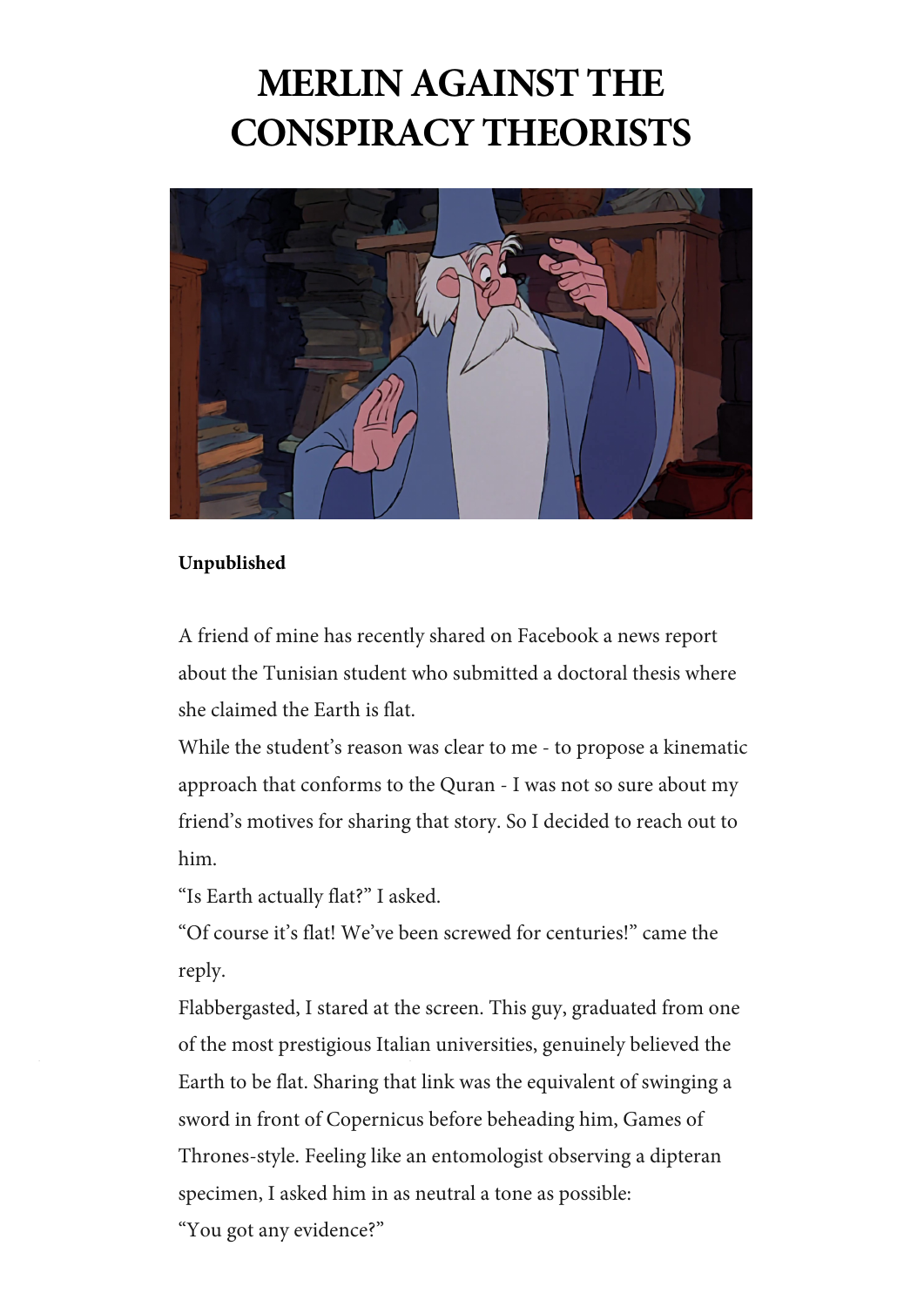"Evidence?" he answered. "Everyone knows that!"

Definitely "everyone" must refer to a very exclusive club, I thought, if not even Galileo was invited to join it.

In order to bring me around, my friend sent me a number of links to Youtube videos of individuals claiming that the greatest scientists and astronomers were actually just a bunch of idiots. Faced with my polite yet firm objections, he then blocked me on Facebook.

That episode made me think of a scene from Disney's "The Sword in the Stone" where Merlin the Wizard, the tutor of Wart, shows the amazed boy two images of the world, first a medieval map with the image of a flat Earth, then a globe, and teaches him the secrets of the heliocentric system. For centuries we have been sharing Wart's amazement, contemplating the globe in all its glory, learning about the determination of men who faced incarceration or death for the love of progress. Thinking about Copernicus, Kepler and Galileo made us feel a bit closer to each other, a bit more human.

Yet today, judging by what circulates on the web, many people don't seem to believe Merlin the Wizard any more though, and conspiracy theories (Earth is flat, AIDS doesn't exist, the Americans are behind 9/11, Stanley Kubrick faked the moon landings and so on) appear to be the prevalent cultural model. Pick any event in history and you will find millions of individuals ready to dismiss it as fake news.

I believe that the one responsible for that has a name: God (I don't know his last name).